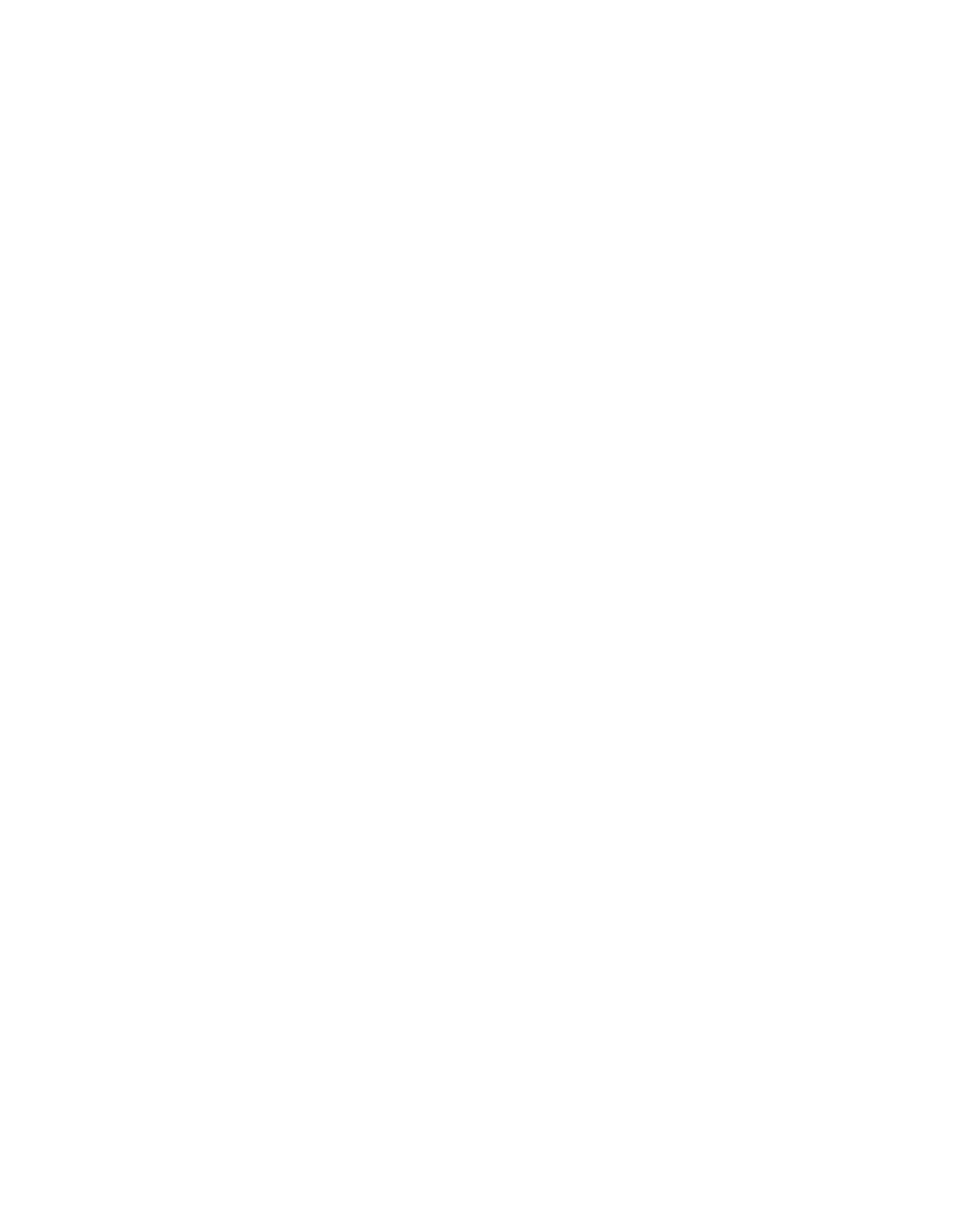## INTELEX CORPORATION PAST MASTERS TITLES 2022

**http://www.nlx.com**

InteLex Corporation's *Past Masters* series encompasses the largest collection of full-text electronic editions in philosophy in the world. The series includes significant collections in the history of political thought and theory, religious studies, education, German studies, sociology, the history and philosophy of science, economics, and classics. InteLex acquires and develops definitive editions of the full corpora of the seminal figures in the history of the human sciences, including published and unpublished works, articles, essays, reviews, and correspondence. The *Past Masters* series has opened a new and exciting chapter in the history of scholarly research, and is now being utilized at over 200 research libraries in North America and Europe, and at over 1300 institutions in 46 countries worldwide.

*Past Masters* titles reproduce definitive print editions in highest quality electronic form. All of the print apparatus is included and is fully searchable. Full-text searching may be made within any single volume, across an entire collection, or across all titles. InteLex also publishes content, unique to our series, that has never existed in print, such as *The Correspondence of John Dewey: 1871-1952* or *Wittgenstein: Gesamtbriefwechsel.*

Following is a complete list of *Past Masters* titles. For complete bibliographical information on the *Past Masters* series please visit our website at http://www.nlx.com

If you would like a period of free access to *Past Masters,* please contact us at sales@nlx.com and we will be happy to arrange a trial for you.

#### PHILOSOPHY AND RELIGION

| <b>TITLE</b>                                                                | <b>LANGUAGE</b>                                     | <b>ISBN</b>       |
|-----------------------------------------------------------------------------|-----------------------------------------------------|-------------------|
| Abelard, Peter: Opera                                                       | Latin                                               | 978-1-57085-009-7 |
| Addams, Jane: Major Works                                                   | English                                             | 978-1-57085-010-3 |
| Anselm of Canterbury: Major Works                                           | <b>English Translation</b>                          | 978-1-57085-011-0 |
| *Anselm of Canterbury: Opera Omnia                                          | Latin                                               | 978-1-57085-188-9 |
| *Aquinas, Thomas: Collected Works                                           | <b>English Translation</b>                          | 978-1-57085-000-4 |
| *Aristotle: Complete Works (EN)                                             | <b>English Translation</b>                          | 978-1-57085-003-5 |
| *Aristotle: Complete Works (GR)                                             | Greek                                               | 978-1-57085-077-6 |
| *Aristotle: Complete Works (GR/EN) (Facing Pages Edition)                   | Greek, English Translaiton                          | 978-1-57085-093-6 |
| *Augustine: Opera Omnia (CAG)                                               | Latin                                               | 978-1-57085-004-2 |
| *Augustine: Works (Fourth Release)                                          | English Translation                                 | 978-1-57085-657-0 |
| *Austin, J. L: Works                                                        | English                                             | 978-1-57085-006-6 |
| Ayer, A. J.: Writings                                                       | English                                             | 978-1-57085-007-3 |
| Bacon, Francis: Letters and Life                                            | English                                             | 978-1-57085-630-3 |
| Bacon, Francis: Major Works                                                 | English                                             | 978-1-57085-013-4 |
| Bacon, Francis: The Latin Works of Francis Bacon                            | English, Latin, Latin Translation 978-1-57085-284-8 |                   |
| *Beauvoir, Simone de: Œuvres                                                | French                                              | 978-1-57085-035-6 |
| *Bello, Andrés: Obras completas de Don Andrés Bello                         | Spanish                                             | 978-1-57085-071-4 |
| *Benjamin, Walter: Briefwechsel und Gesammelte Schriften                    | German                                              | 978-1-57085-087-5 |
| *Bentham, Jeremy: Collected Works                                           | English                                             | 978-1-57085-008-0 |
| *Bentham, Jeremy: Correspondence                                            | English                                             | 978-1-57085-356-2 |
| *Berkeley, George, Bishop of Cloyne: Works                                  | English                                             | 978-1-57085-259-6 |
| *Bode, Boyd H.: Collected Works                                             | English                                             | 978-1-57085-273-2 |
| *Bonaventure: Works (Second Release)                                        | English Translation                                 | 978-1-57085-149-0 |
| Boswell: Yale Edition of the Private Papers                                 | English                                             | 978-1-57085-110-0 |
| Bottomley, Gordon and Moore, Thomas Sturge, Complete Correspondence English |                                                     | 978-1-57085-280-0 |
| *Boyle, Robert: Collected Works                                             | English                                             | 978-1-57085-258-9 |
| *Boyle, Robert: Correspondence                                              | English                                             | 978-1-57085-373-9 |
| British Philosophy: 1600-1900                                               | English                                             | 978-1-57085-256-5 |
| *Bruno, Giordano: Werke                                                     | German                                              | 978-1-57085-265-7 |
| *Calvin, John: Works and Correspondence                                     | <b>English Translation</b>                          | 978-1-57085-254-1 |
| *Cassirer, Ernst: Gesammelte Werke: Hamburger Ausgabe                       | German                                              | 978-1-57085-133-9 |
| Collingwood, R. G.: Philosophical Texts (Second Release)                    | English                                             | 978-1-57085-252-7 |
| Continental Rationalists: Descartes-Leibniz-Spinoza                         | <b>English Translation</b>                          | 978-1-57085-224-4 |
| Conway, Anne: Writings and Letters                                          | English, Latin                                      | 978-1-57085-643-3 |
| *Cusa, Nicolai de: Opera Omnia                                              | Latin                                               | 978-1-57085-266-4 |
| *Darwin, Charles: Works                                                     | English                                             | 978-1-57085-001-1 |
| Davidson, Donald: Philosophical Essays (Second Release)                     | English                                             | 978-1-57085-250-3 |
| *Descartes, René: Œuvres Complètes                                          | French, Latin                                       | 978-1-57085-249-7 |
| *Dewey, John: Collected Works, 1882-1953 (Second Release)                   | English                                             | 978-1-57085-658-7 |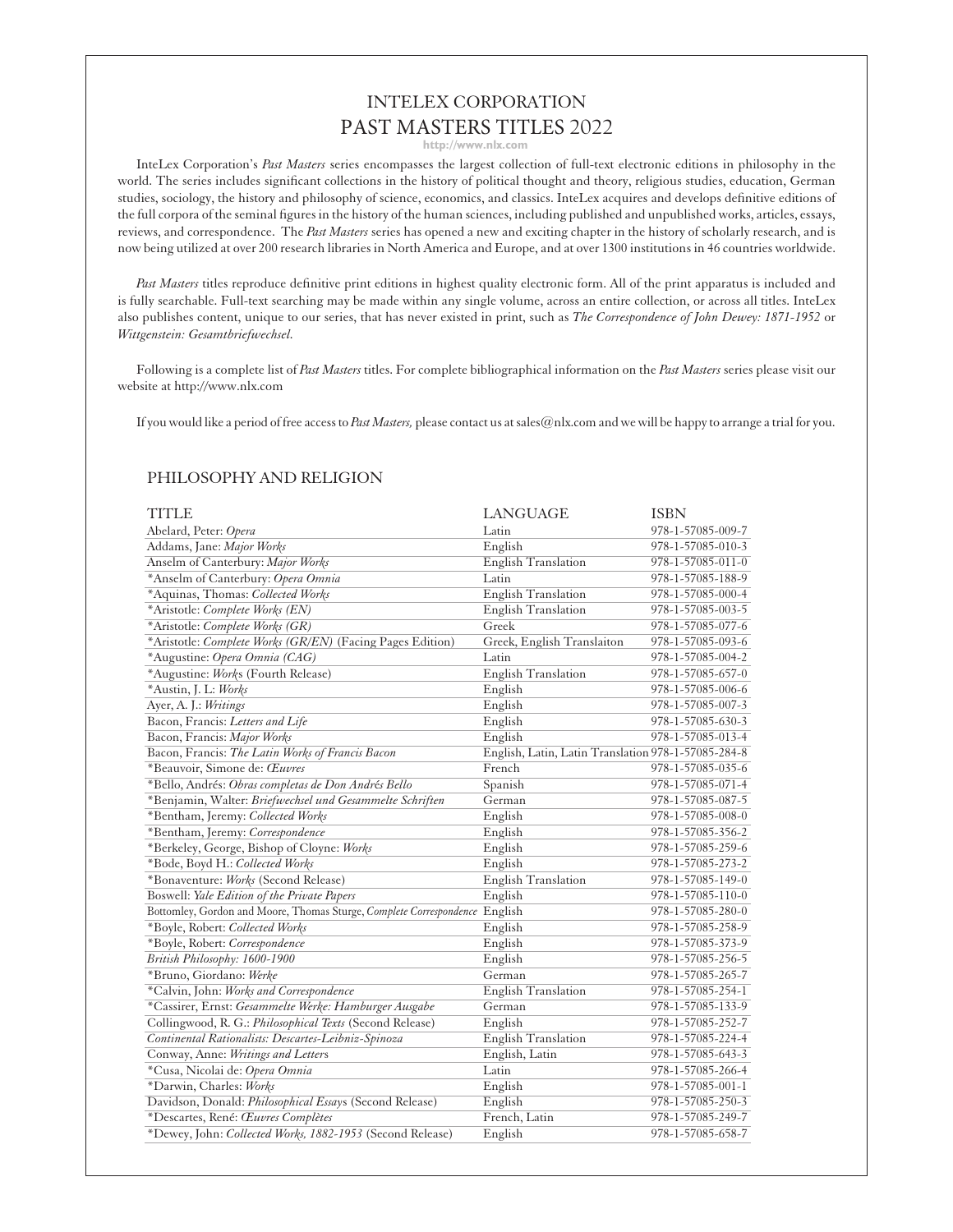| *Dewey, John: Correspondence (I-IV)                                                                              | English                    | 978-1-57085-659-4                      |
|------------------------------------------------------------------------------------------------------------------|----------------------------|----------------------------------------|
| *Dewey, John: Lectures                                                                                           | English                    | 978-1-57085-130-8                      |
| *Dilthey, Wilhelm: Gesammelte Schriften                                                                          | German                     | 978-1-57085-137-7                      |
| *Duns Scotus, John: Opera Philosophica et Miscellania (2nd Release) Latin, English Translation                   |                            | 978-1-57085-240-4                      |
| *Duns Scotus, John: Works                                                                                        | English Translation        | 978-1-57085-053-0                      |
| Early Commentaries on the Rule of the Friars Minor                                                               | English                    | 978-1-57085-163-6                      |
|                                                                                                                  |                            |                                        |
| Early Franciscan Sources                                                                                         | English                    | 978-1-57085-159-9                      |
| *Emerson, Ralph Waldo: Collected Works                                                                           | English                    | 978-1-57085-016-5                      |
| *Emerson, Ralph Waldo: Early Lectures                                                                            | English                    | 978-1-57085-020-2                      |
| *Emerson, Ralph Waldo: Journals and Miscellaneous Notebooks                                                      | English                    | 978-1-57085-668-6                      |
| Ferguson, Adam: Correspondence                                                                                   | English                    | 978-1-57085-245-9                      |
| *Feuerbach, Ludwig: Sämmtliche Werke                                                                             | German                     | 978-1-57085-520-7                      |
| *Fichte, J. G.: Briefwechsel                                                                                     | German                     | 978-1-57085-274-9                      |
| *Fichte, J. G.: Sämmtliche Werke und Nachlass                                                                    | German                     | 978-1-57085-243-5                      |
| *Foucault, Michel: Œuvres                                                                                        | French                     | 978-1-57085-051-6                      |
| Francis of Assisi: Early Documents                                                                               | Latin, English Translation | 978-1-57085-519-1                      |
| Franciscan Medieval Philosophy Series                                                                            | Latin, English Translation | 978-1-57085-175-9                      |
| *Freud, Sigmund: Das gesamte Werk                                                                                | German                     | 978-1-57085-057-8                      |
|                                                                                                                  |                            |                                        |
| *Goethe, J. W.: Goethes Werke: Berliner Ausgabe                                                                  | German                     | 978-1-57085-661-7                      |
| *Green, T.H.: Works                                                                                              | English                    | 978-1-57085-287-9                      |
| *Grimm, Jacob and Wilhelm: Briefwechsel, Kritische Ausgabe                                                       | German                     | 978-1-57085-038-7                      |
| *Hartmann, Nicolai: Gesammelte Werke                                                                             | German                     | 978-1-57085-285-5                      |
| *Hegel, G. W. F.: Briefe von und an Hegel                                                                        | German                     | 978-1-57085-655-6                      |
| *Hegel, G. W. F.: The Oxford University Press Translations                                                       | English Translation        | 978-1-57085-241-1                      |
| *Hegel, G. W. F.: Vorlesungen                                                                                    | German                     | 978-1-57085-652-5                      |
| *Hegel, G. W. F.: Werke II                                                                                       | German                     | 978-1-57085-638-9                      |
| Hobbes, Thomas: Correspondence                                                                                   | English                    | 978-1-57085-399-9                      |
| Hobbes, Thomas: English Works                                                                                    | English                    | 978-1-57085-660-0                      |
| *Hogg, James: Collected Works, Stirling/South Carolina Research Edition English                                  |                            | 978-1-57085-126-1                      |
|                                                                                                                  | German                     | 978-1-57085-286-2                      |
| *Humboldt, Wilhelm von: Gesammelte Schriften                                                                     |                            |                                        |
| *Hume, David: Complete Works and Correspondence                                                                  | English                    | 978-1-57085-002-8                      |
| *Husserl, Edmund: Gesammelte Werke                                                                               | German                     | 978-1-57085-089-9                      |
| *Jacobi, Friedrich Wilhelm: Werke                                                                                | German                     | 978-1-57085-134-6                      |
| *James, William: Correspondence                                                                                  | English                    | 978-1-57085-516-0                      |
| *James, William: Works                                                                                           | English                    | 978-1-57085-515-3                      |
| *Kant, Immanuel: Gesammelte Schriften (Akademie-Ausgabe)                                                         | German                     | 978-1-57085-646-4                      |
| *Kant, Immanuel: Vorlesungen                                                                                     | German                     | 978-1-57085-636-5                      |
| Kierkegaard, Søren: Journals and Papers                                                                          | English Translation        | 978-1-57085-239-8                      |
| *Kierkegaard, Søren: Samlede Værker                                                                              | Danish                     | 978-1-57085-238-1                      |
| *Knox, John: Works                                                                                               | English                    | 978-1-57085-237-4                      |
| Lamennais, Hugues-Felicité Robert de.: Writings                                                                  | English Translation        | 978-1-57085-276-3                      |
| Leibniz, G. W.: Philosophische Schriften                                                                         | German                     | 978-1-57085-641-9                      |
|                                                                                                                  |                            |                                        |
| *Locke, John: Correspondence                                                                                     | English                    | 978-1-57085-567-2                      |
| *Locke, John: Philosophical Works and Selected Correspondence                                                    | English                    | 978-1-57085-236-7                      |
| Luther, Martin: Sermons                                                                                          | English Translation        | 978-1-57085-235-0                      |
| *Luther, Martin: Works                                                                                           | <b>English Translation</b> | 978-1-57085-069-1                      |
| *Maistre, Joseph de: Collected Works                                                                             | English Translation        | 978-1-57085-512-2                      |
| *Malebranche, Nicolas: Œuvres                                                                                    | French                     | 978-1-57085-054-7                      |
| *Malthus, Thomas Robert: Works                                                                                   | English                    | 978-1-57085-234-3                      |
| *Mandeville, Bernard: Collected Works                                                                            | Latin, English Translation | 978-1-57085-139-1                      |
| *Merleau-Ponty, Maurice: Œuvres                                                                                  | French                     |                                        |
|                                                                                                                  |                            | 978-1-57085-024-0                      |
|                                                                                                                  |                            |                                        |
| *Montesquieu, Charles-Louis de Secondat, baron de: Œuvres Complètes French                                       |                            | 978-1-57085-090-5                      |
|                                                                                                                  | English                    | 978-1-57085-386-9                      |
| Newman, John Henry: Letters and Diaries                                                                          | English                    | 978-1-57085-277-0                      |
| *Nietzsche, Friedrich: Werke: Historisch-kritische Ausgabe                                                       | German                     | 978-1-57085-232-9                      |
| *Nietzsche, Friedrich: Briefwechsel                                                                              | German                     | 978-1-57085-136-0                      |
|                                                                                                                  | Latin                      | 978-1-57085-050-9                      |
| William of Ockham: Work of Ninety Days                                                                           | English Translation        | 978-1-57085-231-2                      |
| *Olivi, Peter John: Works                                                                                        | English                    | 978-1-57085-161-2                      |
| *Pascal, Blaise: Œuvres Complètes                                                                                | French, Latin              | 978-1-57085-510-8                      |
| *Peirce, C.S.: Collected Papers                                                                                  | English                    | 978-1-57085-185-8                      |
|                                                                                                                  | English                    | 978-1-57085-270-1                      |
| Newman, John Henry: Sermons<br>William of Ockham: Opera Philosophica et Theologica<br>*Peirce, C.S.: Manuscripts |                            |                                        |
| *Peirce, C.S.: Published Works<br>*Peirce, C.S.: Writings. A Chronological Edition                               | English<br>English         | 978-1-57085-229-9<br>978-1-57085-015-8 |

 $\overline{a}$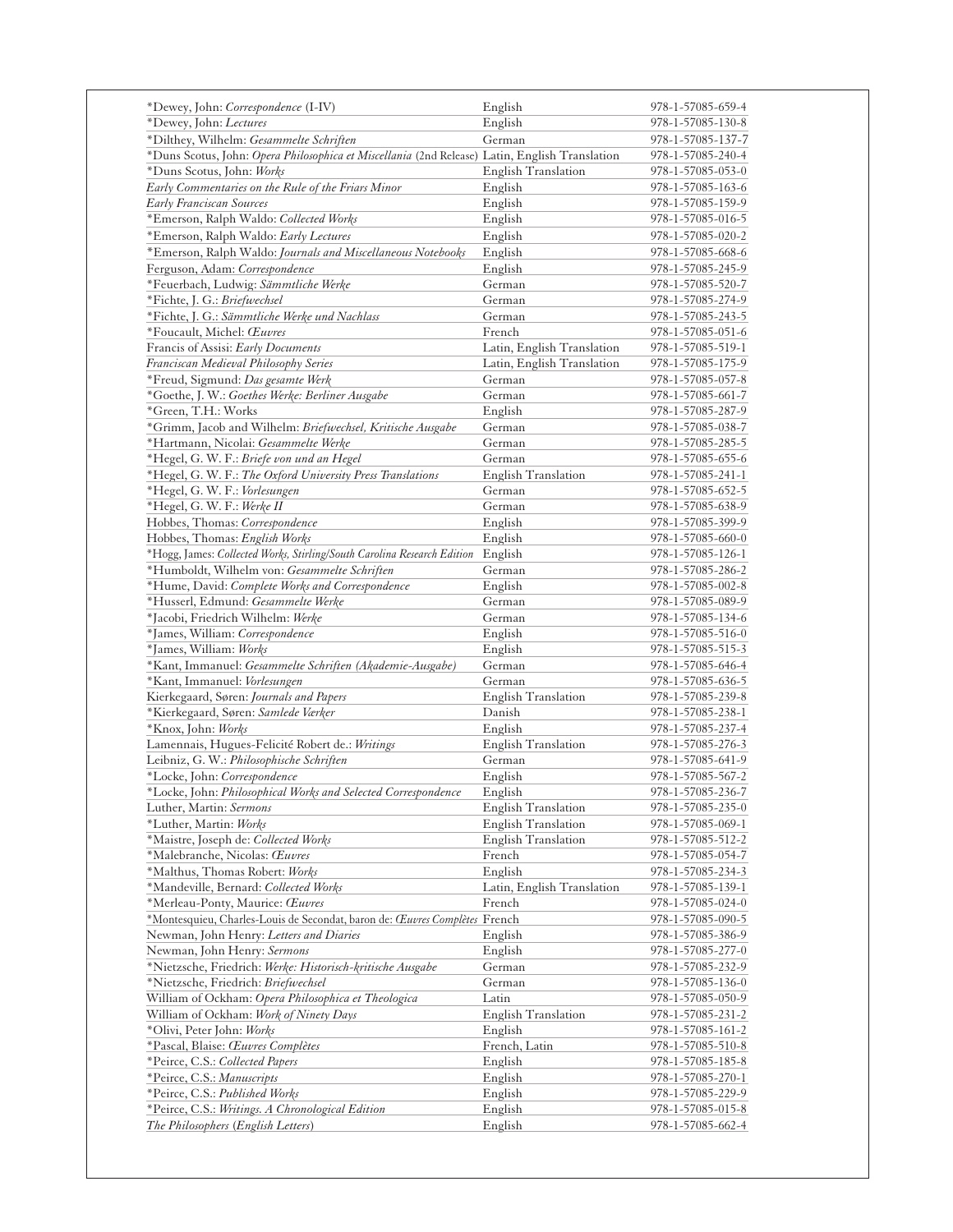| *Plato: The Collected Dialogues (EN)                                                      | English Translation                                | 978-1-57085-158-2 |
|-------------------------------------------------------------------------------------------|----------------------------------------------------|-------------------|
| *Plato: The Collected Dialogues (GR)                                                      | Greek                                              | 978-1-57085-074-5 |
| *Plato: The Collected Dialogues (GR/EN) (Facing Pages Edition) Greek, English Translation |                                                    | 978-1-57085-092-9 |
| Poinsot, John: Tractatus de Signis                                                        | Latin, English Translation                         | 978-1-57085-639-6 |
| Political Philosophy: Machiavelli to Mill                                                 | English, English Trans., Italian 978-1-57085-186-5 |                   |
| *Reid, Thomas: The Edinburgh Edition                                                      | English                                            | 978-1-57085-095-0 |
| *Royce, Josiah: Works                                                                     | English                                            | 978-1-57085-228-2 |
| Santayana, George: Works                                                                  | English                                            | 978-1-57085-227-5 |
| *Scheler, Max: Gesammelte Werke und Schriften                                             | German                                             | 978-1-57085-086-8 |
| *Schelling, F.W. J.: Sämmtliche Werke                                                     | German                                             | 978-1-57085-633-4 |
| *Schiller, Friedrich: Sämtliche Werke: Berliner Ausgabe                                   | German                                             | 978-1-57085-031-8 |
| Schopenhauer, Arthur: Hauptwerke                                                          | German                                             | 978-1-57085-226-8 |
| *Schopenhauer, Arthur: Nachlass und Vorlesungen                                           | German                                             | 978-1-57085-634-1 |
| *Sellars, Wilfrid: Collected Works                                                        | English                                            | 978-1-57085-268-8 |
| *Sidgwick, Henry: Complete Works and Selected Correspondence                              | English                                            | 978-1-57085-225-1 |
| *Simmel, George: Aufsätze, Abhandlungen, Werke                                            | German                                             | 978-1-57085-209-1 |
| *Smith, Adam: Works and Correspondence, Glasgow Edition                                   | English                                            | 978-1-57085-208-4 |
| Solger, Karl: Gesammelte Schriften und Übersetzungen                                      | German                                             | 978-1-57085-283-1 |
| *Spencer, Herbert: Complete Works                                                         | English                                            | 978-1-57085-207-7 |
| *Spinoza, Benedict de: Opera                                                              | Latin, Dutch                                       | 978-1-57085-509-2 |
| *Weber, Max: Gesammelte Werke                                                             | German                                             | 978-1-57085-206-0 |
| *Weil, Simone: Œuvres                                                                     | French                                             | 978-1-57085-068-4 |
| *Weininger, Otto: Kritische Online-Ausgabe der Werke und Briefe                           | German                                             | 978-1-57085-017-2 |
| *Wittgenstein, Ludwig: Collected Works                                                    | English Translation                                | 978-1-57085-203-9 |
| *Wittgenstein: Gesamtbriefwechsel/Complete Correspondence                                 | German, English                                    | 978-1-57085-648-8 |
| *Wittgenstein, Ludwig: Letters, Lectures, Conversations, Memoirs                          | English, English Trans., German 978-1-57085-199-5  |                   |
| *Wittgenstein, Ludwig: Nachlass. The Bergen Electronic Edition                            | German, English                                    | 978-1-57085-198-8 |
| *Wittgenstein, Ludwig: Tagebücher und Briefe                                              | German                                             | 978-1-57085-197-1 |
| *Wittgenstein, Ludwig: Texts and Contexts                                                 | German, English                                    | 978-1-57085-196-4 |
| Wodeham, Adam de: Lectura Secunda                                                         | Latin                                              | 978-1-57085-164-3 |
| *Wollstonecraft, Mary: Works                                                              | English                                            | 978-1-57085-558-0 |

## ENGLISH LETTERS AND LITERATURE

| Austen, Jane: Letters                                                     | English                        | 978-1-57085-560-3 |
|---------------------------------------------------------------------------|--------------------------------|-------------------|
| *Austen, Jane: Complete Works and Letters                                 | English                        | 978-1-57085-012-7 |
| Bacon, Francis: Letters and Life                                          | English                        | 978-1-57085-630-3 |
| Baillie, Joanna: Collected Letters                                        | English                        | 978-1-57085-559-7 |
| *Behn, Aphra: Works                                                       | English                        | 978-1-57085-653-2 |
| Bentham, Jeremy: Correspondence                                           | English                        | 978-1-57085-356-2 |
| Boswell, James: Private Papers, Yale Edition                              | English                        | 978-1-57085-110-0 |
| Boyle, Robert: Correspondence                                             | English                        | 978-1-57085-373-9 |
| Brontë, Charlotte: Letters                                                | English                        | 978-1-57085-563-4 |
| Burney, Fanny: Journals and Letters of Fanny Burney                       | English                        | 978-1-57085-291-6 |
| Coleridge, Samuel Taylor: Collected Letters                               | English                        | 978-1-57085-385-2 |
| Collins, Wilkie: Collected Letters                                        | English                        | 978-1-57085-269-5 |
| Conway, Anne: Writings and Letters                                        | English, Latin                 | 978-1-57085-643-3 |
| *Defoe, Daniel: Works of Daniel Defoe. Pickering & Chatto Edition English |                                | 978-1-57085-022-6 |
| Dewey, John: Correspondence, 1871-1952 (I-IV)                             | English                        | 978-1-57085-659-4 |
| Dickens, Charles: Letters, 1820-1870 (I-XII)                              | English                        | 978-1-57085-014-1 |
| The Eighteenth Century                                                    | English                        | 978-1-57085-381-4 |
| *Eliot, George: Complete Works                                            | English, English Translation   | 978-1-57085-667-9 |
| Eliot, George: Notebooks and Library                                      | English                        | 978-1-57085-606-8 |
| The Emerging Tradition: 1500-1700                                         | English                        | 978-1-57085-378-4 |
| Ferguson, Adam: Correspondence                                            | English                        | 978-1-57085-245-9 |
| Gladstone, William: Diaries                                               | English                        | 978-1-57085-387-6 |
| Hardy, Thomas: Collected Letters                                          | English                        | 978-1-57085-389-0 |
| Haywood, Eliza: Selected Works                                            | English                        | 978-1-57085-645-7 |
| Hobbes, Thomas: Correspondence                                            | English, Latin, English Trans. | 978-1-57085-399-9 |
| James, William: Correspondence                                            | English                        | 978-1-57085-516-0 |
| Johnson, Samuel: Letters of Samuel Johnson & Boswell's Life of Johnson    | English                        | 978-1-57085-514-6 |
| The Latin Background: 1100-1550                                           | Latin                          | 978-1-57085-377-7 |
| Lewes, George Henry: Letters                                              | English                        | 978-1-57085-513-9 |
| Locke, John: Correspondence                                               | English, Latin, English Trans. | 978-1-57085-567-2 |
| Mansfield, Katherine: Collected Letters                                   | English                        | 978-1-57085-565-8 |
| Modern Era: 1800-1950                                                     | English                        | 978-1-57085-390-6 |
|                                                                           |                                |                   |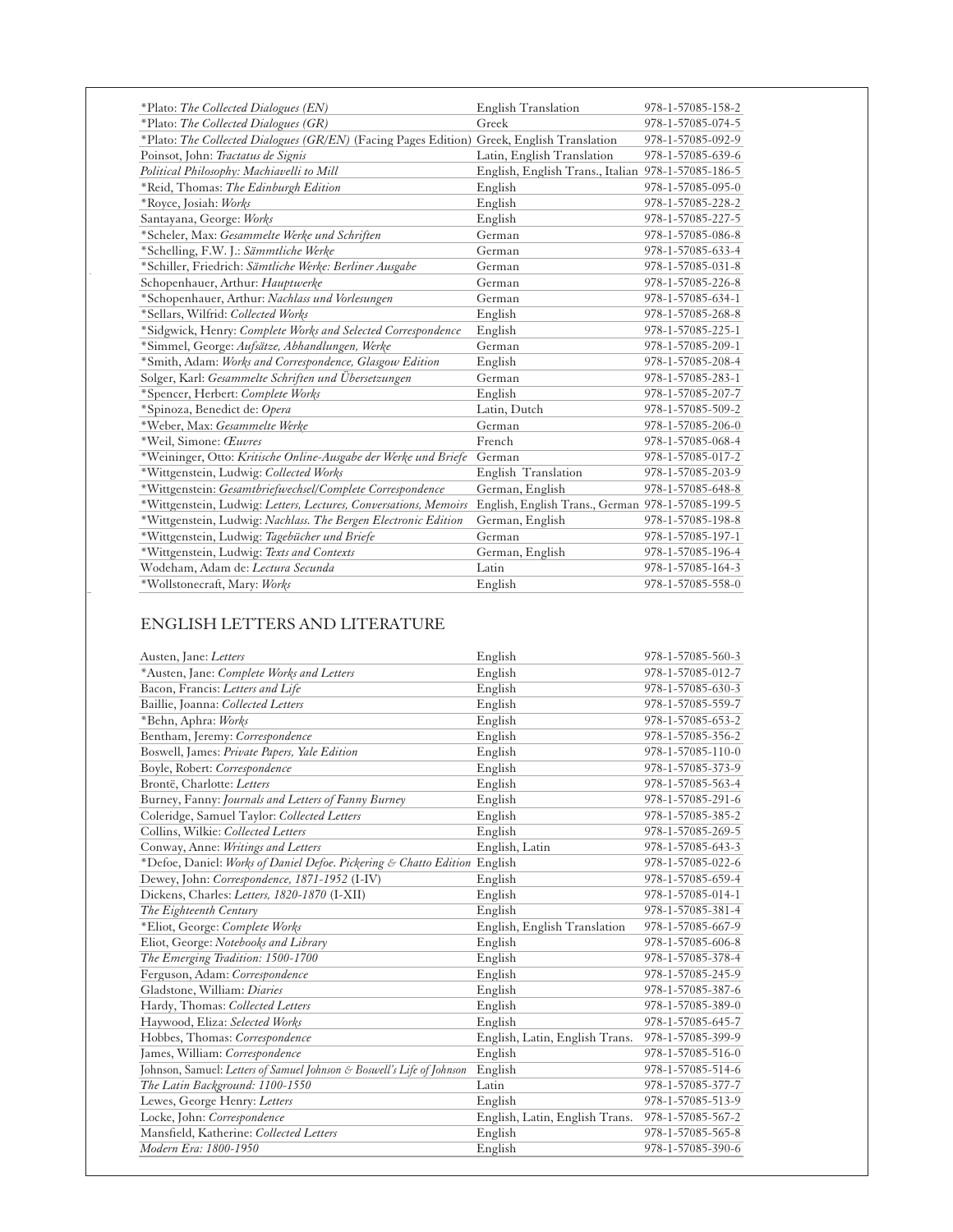| Montagu, Lady Mary Wortley: Life and Writings                      | English | 978-1-57085-574-0 |
|--------------------------------------------------------------------|---------|-------------------|
| Newman, John Henry: Letters and Diaries                            | English | 978-1-57085-386-9 |
| The Philosophers                                                   | English | 978-1-57085-662-4 |
| Piozzi, Hester Lynch: The Piozzi Letters                           | English | 978-1-57085-556-6 |
| Pope, Alexander: Correspondence                                    | English | 978-1-57085-380-7 |
| The Romantic Age                                                   | English | 978-1-57085-383-8 |
| Sir Walter: The Waverley Novels, The Edinburgh Edition             | English | 978-1-57085-127-8 |
| Shelley, Mary: Journals, 1814-1844                                 | English | 978-1-57085-608-2 |
| Shelley, Mary: Novels and Selected Works                           | English | 978-1-57085-607-5 |
| Swift, Jonathan: Correspondence                                    | English | 978-1-57085-379-1 |
| Synge, John Millington: Collected Letters                          | English | 978-1-57085-551-1 |
| Tennyson, Alfred: The Letters of Alfred Lord Tennyson              | English | 978-1-57085-394-4 |
| *Tolstoy, L.N.: Complete Works (Полное Собрание Сочинений) Russian |         | 978-1-57085-070-7 |
| Wordsworths: Collected Letters                                     | English | 978-1-57085-384-5 |
| Yeats, William Butler: The Collected Letters of W. B. Yeats        | English | 978-1-57085-195-7 |
|                                                                    |         |                   |

## WOMEN'S STUDIES

| Pickering & Chatto Women's Studies Collection      | English | 978-1-57085-023-3 |
|----------------------------------------------------|---------|-------------------|
| *Behn, Aphra: Works                                | English | 978-1-57085-653-2 |
| *Browning, Elizabeth: Works                        | English | 978-1-57085-046-2 |
| Bulwer Lytton, Rosina: Collected Letters           | English | 978-1-57085-048-6 |
| Burney, Frances: Complete Plays of Frances Burney  | English | 978-1-57085-600-6 |
| *Edgeworth, Maria: Works                           | English | 978-1-57085-099-8 |
| Eliot, George: Complete Poetry                     | English | 978-1-57085-064-6 |
| *Gaskell, Elizabeth: Works                         | English | 978-1-57085-098-1 |
| Haywood, Eliza: Selected Works                     | English | 978-1-57085-645-7 |
| Haywood, Eliza: Bibliography                       | English | 978-1-05785-056-1 |
| Inchbald, Elizabeth: Diaries                       | English | 978-1-57085-097-4 |
| *Lamb, Caroline: Works                             | English | 978-1-57085-096-7 |
| Manley, Delarivier: Selected Works                 | English | 978-1-57085-066-0 |
| Martineau, Harriet: Collected Letters              | English | 978-1-57085-278-7 |
| Martineau, Harriet: Writings on British History    | English | 978-1-57085-063-9 |
| Martineau, Harriet: Writings on the British Empire | English | 978-1-57085-065-3 |
| *Robinson, Mary: Works                             | English | 978-1-57085-062-2 |
| Shelley, Mary: Literary Lives and Other Writings   | English | 978-1-57085-055-4 |
| Shelley, Mary: Novels and Selected Works           | English | 978-1-57085-607-5 |
| *Smith, Charlotte: Works                           | English | 978-1-57085-061-5 |
| Trollope, Frances: Social Problem Novels           | English | 978-1-57085-060-8 |
| Wharton, Edith: Unpublished Writings               | English | 978-1-57085-059-2 |
| *Wollstonecraft, Mary: Works                       | English | 978-1-57085-558-0 |
| Bluestocking Feminism: The Bluestocking Circle     | English | 978-1-57085-647-1 |
| Eighteenth Century Women Playwrights               | English | 978-1-57085-649-5 |
| Silver Fork Novels, 1826-1841                      | English | 978-1-57085-181-0 |
| Varieties of Female Gothic                         | English | 978-1-57085-180-3 |
| Varieties of Women's Sensation Fiction, 1855-1890  | English | 978-1-57085-178-0 |
| Women Writing Home. 1700-1920                      | English | 978-1-57085-177-3 |
| Chawton House Library: Women's Memoirs             | English | 978-1-57085-058-5 |
| Chawton House Library: Women's Travel Writings     | English | 978-1-57085-263-3 |
| Chawton House Library: Women's Novels              | English | 978-1-57085-261-9 |
| <b>Pickering Masters</b>                           | English | 978-1-57085-288-6 |
| Pickering Women's Classics                         | English | 978-1-57085-260-2 |

#### REFERENCE

l

| Motif-Index of Folk Literature             | English         | 978-1-57085-005-9 |
|--------------------------------------------|-----------------|-------------------|
| Oxford Classical Dictionary, third edition | English         | 978-1-57085-194-0 |
| Oxford Companion to Philosophy             | English         | 978-1-57085-642-6 |
| Oxford Duden German Dictionary             | German, English | 978-1-57085-193-3 |
| Oxford Guide to British Women Writers      | English         | 978-1-57085-566-5 |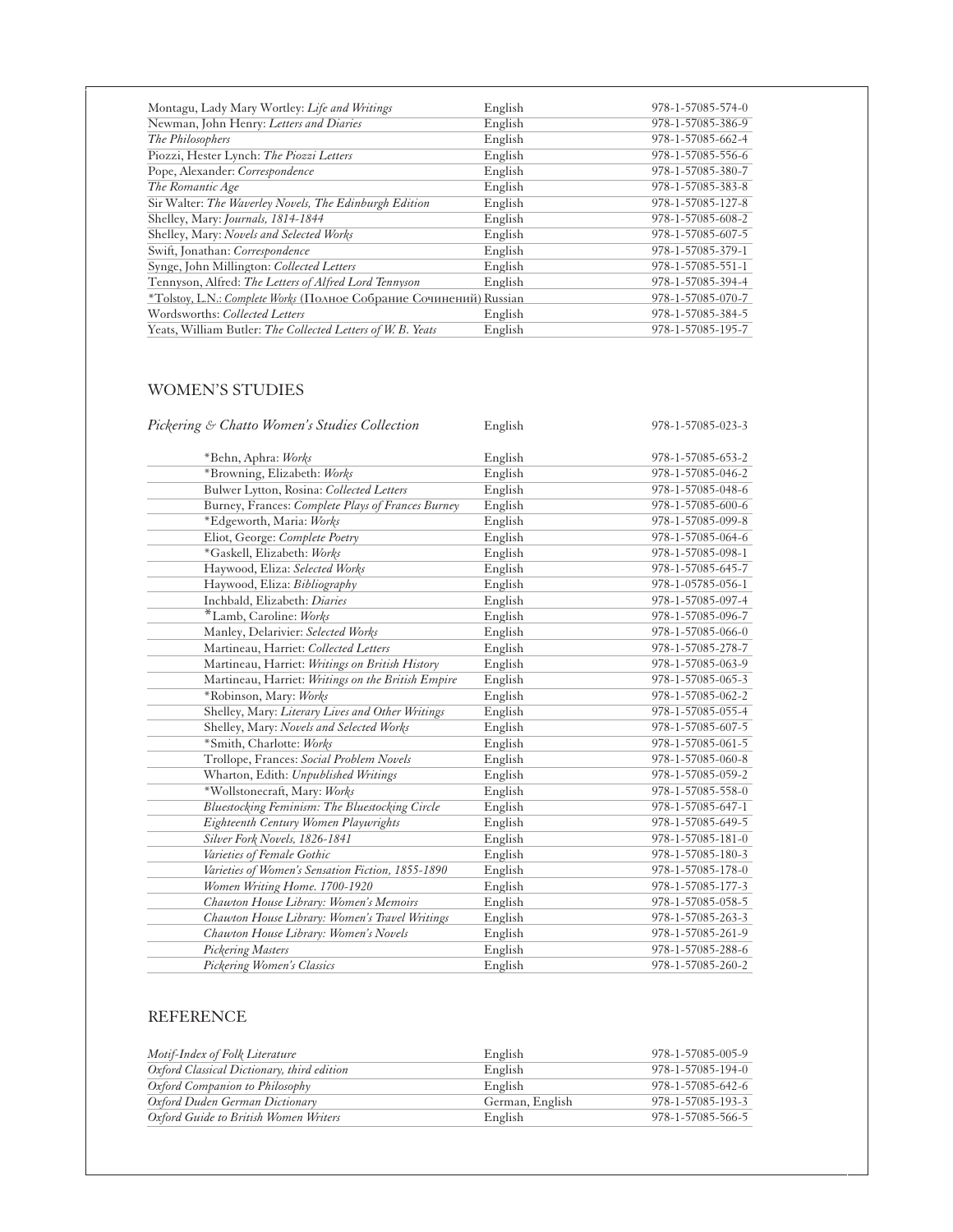

#### PAST MASTERS COMMONS

InteLex Corporation proudly announces *Past Masters Commons,* a new offering in our *Past Masters* series. *Past Masters Commons* includes historically important texts and translations which have been newly edited for accuracy as well as modern scholarship. Most collections will be offered in XML format. All texts in *Past Masters Commons* will be offered at no charge to our existing institutional web customers; and new institutional customers will receive all *Past Masters Commons* titles at no charge.

| Pierre Bayle's Historical and Critical Dictionary                 | English Translation          | 978-1-57085-272-5 |
|-------------------------------------------------------------------|------------------------------|-------------------|
| *Chekhov: Complete Works                                          | Russian                      | 978-1-57085-271-8 |
| Chinese Classics I: Philosophy                                    | Chinese, English Translation | 978-1-57085-267-1 |
| *Comte, Auguste: Œuvres                                           | French                       | 978-1-57085-275-6 |
| *Kropotkin, Petr Alekseevich: Collected Works                     | <b>English Translation</b>   | 978-1-57085-281-7 |
| Lombardus, Petrus: Sententiarum libri IV                          | Latin                        | 978-1-57085-246-6 |
| *Machiavelli, Niccolò: Works                                      | <b>English Translation</b>   | 978-1-57085-147-6 |
| *Montaigne, Michel de: Complete Works                             | <b>English Translation</b>   | 978-1-57085-138-4 |
| *Montesquieu, Charles-Louis de Secondat, baron de: Complete Works | <b>English Translation</b>   | 978-1-57085-148-3 |
| Moore, G.E., Works                                                | English                      | 978-1-57085-282-4 |
| Plotinus: Enneads                                                 | <b>English Translation</b>   | 978-1-57085-085-1 |
| The Presocratic Writings                                          | Greek, English Translation   | 978-1-57085-264-0 |
| *Stewart, Dugald: Collected Works                                 | English                      | 978-1-57085-242-8 |
| *Suárez, Francisco: Opera Omnia                                   | Latin                        | 978-1-57085-144-5 |
| Tolstoy, L.N.: War and Peace (RU/EN) (Facing Pages Edition)       | Russian, English Translation | 978-1-57085-093-6 |
| *Vico, Giambattista: Opere                                        | Latin, Italian               | 978-1-57085-244-2 |
| *Wright, Chauncey: Collected Works and Correspondence             | English                      | 978-1-57085-141-4 |

Other collections to be offered in 2020 include Tolstoy's «Анна Каренина»/*Anna Karenina* (facing pages, Russian and English translation, searchable image format) and *Charles Sanders Peirce: Manuscripts* (XML, with links to manuscript images from which the XML was created). Additional collections are in preparation.

\* Asterisk indicates Complete Works, Collected Works, or Complete Writings. In some cases, e.g. Peirce, Wittgenstein, Dewey, Hegel, Emerson, Fichte, etc., multiple titles are marked, indicating a complete body of work that includes several collections, often including either the Collected Correspondence or Collected Letters of the author. Many authors' major works are listed, but not marked as complete collections.

#### Front Cover:

Detail: Immanuel Kant. Portriat by Johann Gottlieb Becker, 1768. Schiller-Nationalmuseum, Marbach am Neckar, Germany Charles Sanders Peirce. Photo credit: National Oceanic and Atmospheric Administration Office of NOAA Corps Operations Prince Petr Kropotkin. Circa 1900. Photograph by F. Nadar. New York Public Library Archives Detail: Portrait of Wilfrid Sellars. Photograph by S. Edgerton, ca. 1940-1950. Pitt Photographs, University of Pittsburgh Historic Photographs Gordon Bottomley. Photograph by Howard Coster. Half-plate film negative, 1939. National Portrait Gallery London Portrait of Leo Tolstoy. (Photo by Time Life Pictures/Mansell/The LIFE Picture Collection Detail: Sir Francis Bacon. Oil on panel. Portrait by Paul van Somer, 1617 Anton Chekhov in Yalta, 1900 Detail: Charles Wilhelm, Baron von Humboldt. Oil on canvas, by Sir Thomas Lawrence. Painted for George IV. Royal Collection Trust G.E. Moore. Photograph by by Ramsey & Muspratt. Bromide print, 1936 Nicolai Hartmann. Portrait around 1930. Photo by ullstein bild